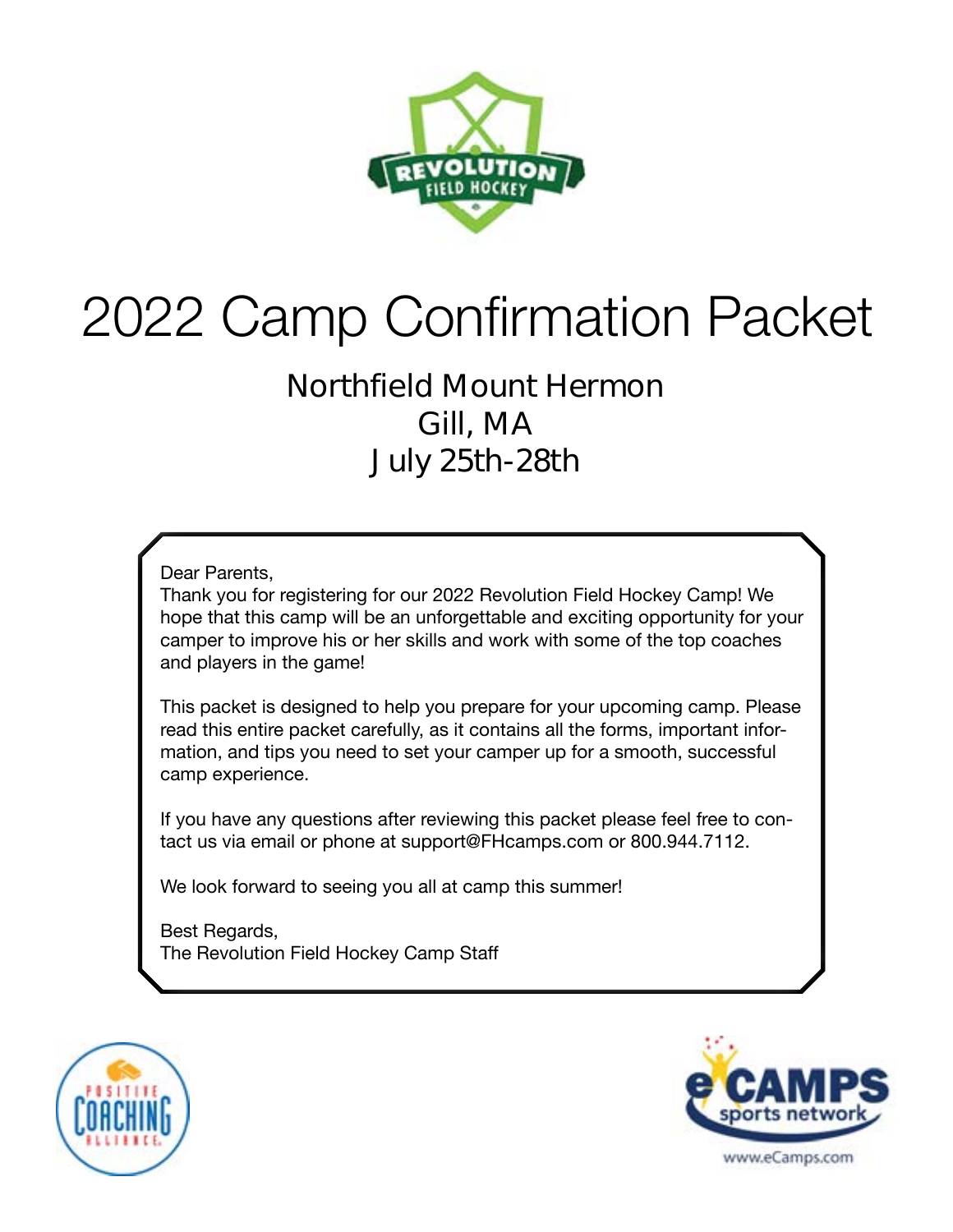### **2022 Revolution Field Hockey Camp**



#### Our Mission

The Revolution Field Hockey Camps were developed to provide young athletes with the opportunity to become better field hockey players by providing instruction from the top coaches in a positive and fun atmosphere.

#### Health and Safety

We want to ensure your child a safe and positive environment during their time at camp. Campers are expected to abide by the camp rules and live by our core values. Drugs, alcohol and tobacco products are strictly forbidden and constitute, along with general misconduct, grounds for dismissal from camp without a refund.

#### Cancellation Policy

#### Final Payment

**EXCELLENCE** – We inspire our campers by providing an unforgettable experience that is the result of a dedicated staff, a progressive instructional curriculum and superior customer service.

*FUN –* We create lasting memories and friendships at camp by surrounding the campers with a passionate camp staff and a creative daily schedule that fosters meaningful interaction with all campers. We always remember that after all, this is camp!

#### Core Values

**IMPROVEMENT** – We provide a unique opportunity for campers to improve their game through personal attention, setting goals and an energetic staff that is committed to the individual development of each camper.

**SAFETY** – We promote a safe and healthy camp environment by providing a responsible staff that supervises all camp activities and who are trained to be role models for our campers both on and off the field.

**SPORTSMANSHIP –** We practice teamwork through leadership opportunities that lead to on-field lessons of integrity, honesty and mutual encouragement.

Final Payments are due in our office by May 15th. Any camper with a remaining balance will be prohibited from checking into camp. We do not accept final payments at camp. Final payments can be paid via mail, over the phone, or through your online account. If you are unsure about your balance, please call us at 800.944.7112

Any Camper who must cancel their registration more than fifteen (15) days prior to the Camp start date will receive a voucher equal to the full amount of Camp tuition already paid which may be used toward any program or camp offered by eCamps. If a Camper must cancel their registration fourteen (14) days or fewer prior to the start of Camp, eCamps will issue Camper or Parent a voucher equal to 50% of the Camp tuition, which may be used toward any program or camp offered by eCamps. Vouchers are valid for any eCamps program within the same or next calendar year and are also transferable to another family member. Camp vouchers are not extended to Campers who leave Camp after the start of a session. The \$25 registration fee is non-refundable. *Cash refunds are not offered under any circumstances.*

## **2022 Revolution Field Hockey Camp**

### *Don't Forget to Tell Your Friends!*

Camp can be even more fun with a friend. Space is still available, so remember to tell your teammates to check out this session at FHcamps.com!



#### CHECK-OUT

#### EXTENDED DAY CAMPERS

#### KEY DEPOSIT

#### HEALTH FORMS

Campers will check out at 12pm at the check-in location. Parents are encourged to attend the morning session of games on the last day starting at 9am! Check-out will occur immediately after the closing ceremony.

Beyond the first day, you should plan on arriving dressed and ready to play at 8:15am. Extended day campers can be dropped off directly at the field. Pick up will be at 8:30pm the after the evening session. Lunch and dinner are included.

The school requires a key deposit of \$100 per overnight camper. Please bring a check made out to "Revolution Field Hockey Camps". The check will be returned to you at checkout when your camper's key is turned in.

Every camper must have the attached health history and release form filled out in order to attend camp. This form should be brought to camp and handed in at check in- **please do not mail ahead**.

#### COVID - [OVERNIGHT CAMP PROCEDURES & PROTOCOLS](https://laxcamps.com/wp-content/uploads/COVID-19-eCamps-Sports-Network-Guidlines-Overnight-Camp.pdf) *PROOF OF COVID-19 VACCINATION OR NEGATIVE PCR TEST 72 HOURS PRIOR TO THE START OF CAMP AND A NEGATIVE RAPID TEST 24 HOURS WITHIN 24 HOURS OF CHECK-IN*

\*A physician's signiture is required on this form ONLY if you are attending a camp in CT, MA or NY. An attached physicians signed physical form from within two years will suffice. Camps in CT require the 'Administration of Medication' form for any medication brought to

#### CHECK-IN

Check in on the first day of camp will be between 12-1pm at TBD dorm. Dinner will be the first meal served. All campers should arrive dressed and ready for their first session. *Check-in will take place at TBD!*